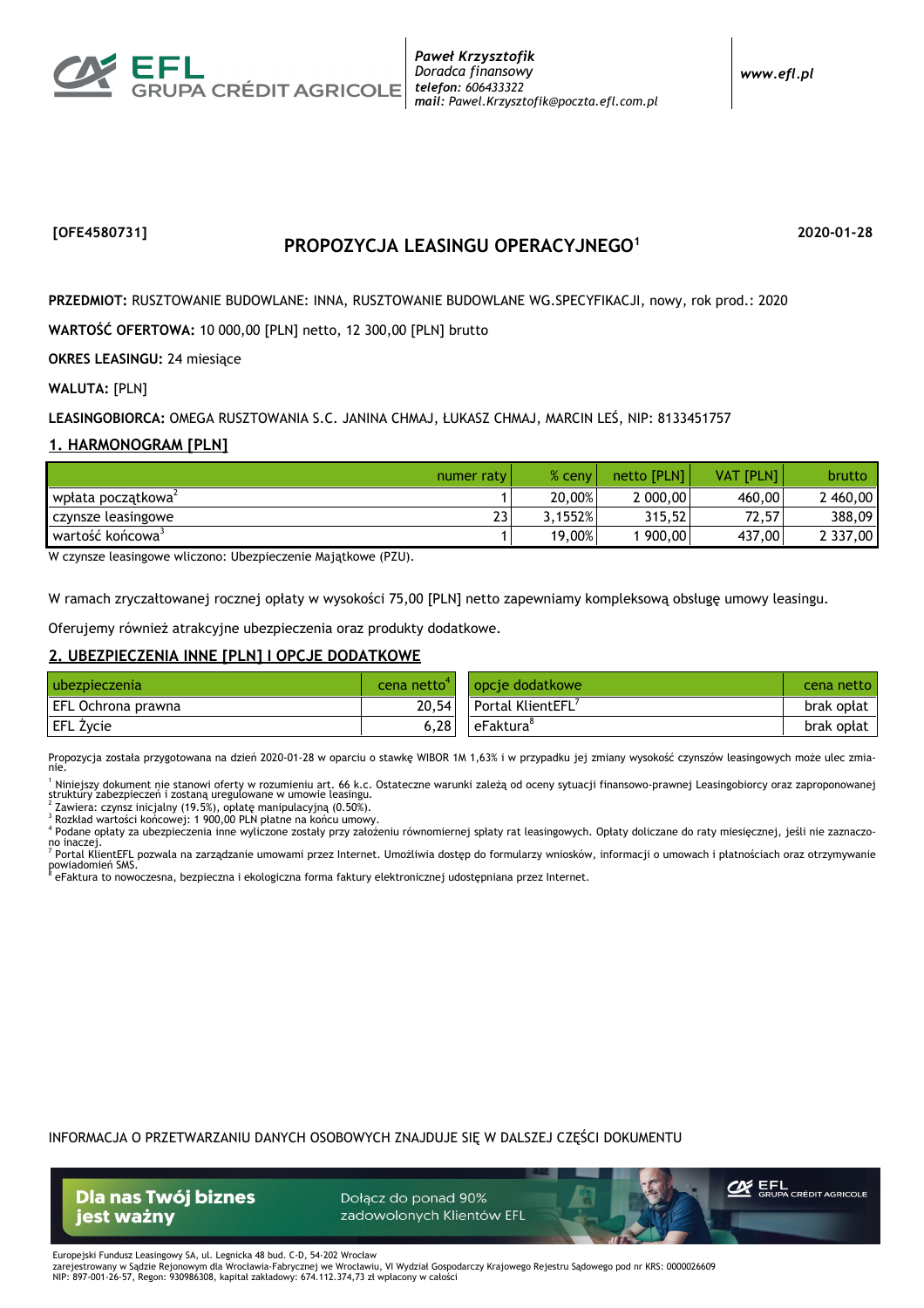### INFORMACJA DLA KLIENTA O PRZETWARZANIU DANYCH OSOBOWYCH

#### W zakresie, w jakim podlega Pan/Pani pod przepisy RODO<sup>1</sup>, informujemy, że:

Europejski Fundusz Leasingowy S.A. z siedzibą we Wrocławiu, zwany dalej "EFL" (adres: ul. Legnicka 48 bud. C-D, 54-202 Wrocław) jest administratorem danych osobowych.

EFL podaje nastepujące dane do kontaktu w sprawach dotyczących przetwarzania danych osobowych: adres e-mail: daneosobowe@efl.com.pl

Z inspektorem ochrony danych w EFL można kontaktować się pod adresem e-mail: ochronadanych@efl.com.pl

Podane przez Pana/Panią dane osobowe będą przetwarzane na podstawie art. 6 ust. 1 lit. b) RODO w celu podjęcia na Pana/Pani żądanie działań przed zawarciem umowy leasingu, w szczególności w celu oceny Pana/Pani zdolności kredytowej (również w procesie zautomatyzowanego podejmowania decyzji w indywidualnych przypadkach).

Podane przez Pana/Panią dane osobowe będą przetwarzane przez EFL na podstawie art. 6 ust. 1 lit. f) RODO w celu:

- · wykonania umów z podmiotami pośredniczącymi w zakresie zawarcia z Panem/Panią umowy leasingu, oraz
- wykrywania i zapobiegania oszustwom,

co stanowi przetwarzanie niezbędne do realizacji celów wynikających z prawnie uzasadnionych interesów EFL.

Przysługuje Panu/Pani prawo do wyrażenia sprzeciwu na powyższe przetwarzanie, w tym na profilowanie, Pana/Pani danych osobowych.

Podane dane osobowe będą przetwarzane przez EFL także na podstawie art. 6 ust. 1 lit. c) RODO w celu wypełnienia obowiązków prawnych ciążących na EFL, jako administratorze danych, w szczególności wynikających:

- · z ustawy o rachunkowości w celu realizacji obowiązków sprawozdawczych i rachunkowych,
- · z ustawy Prawo bankowe w celu przetwarzania i wzajemnego udostępniania informacji w przypadkach przewidzianych przepisami prawa.

Pana/Pani dane osobowe będą przetwarzane przez EFL na podstawie art. 6 ust. 1 lit. c) RODO w celu wypełnienia obowiązków prawnych ciążących na EFL, jako administratorze danych, wynikających z ustawy o przeciwdziałaniu praniu pieniędzy oraz finansowaniu terroryzmu a także w celu przeciwdziałania wyłudzeniom lub oszustwom finansowym. Przetwarzanie będzie związane ze stosowaniem środków bezpieczeństwa finansowego obejmujących: identyfikację i weryfikację Pana/Pani tożsamości jak również tożsamości osoby działającej w Pana/Pani imieniu oraz Pani/Pana beneficjenta rzeczywistego (o ile występuje) a ponadto ocenę i monitorowanie stosunków gospodarczych oraz uzyskanie informacji na temat ich celu i zamierzonego charakteru. Stosowanie środków bezpieczeństwa finansowego bedzie przeprowadzane w zakresie i z intensywnością uwzgledniającą: rozpoznane ryzyko prania pieniędzy oraz finansowania terroryzmu związane ze stosunkami gospodarczymi oraz ocenę tego ryzyka. Przetwarzanie Pana/Pani danych osobowych będzie obejmowało również ustalenie, czy Pan/Pani lub beneficjent rzeczywisty jesteście osobą zajmującą eksponowane stanowisko polityczne, członkiem rodziny takiej osoby lub jej bliskim współpracownikiem.

Odbiorcami danych osobowych mogą być podmioty pośredniczące w zakresie zawarcia lub wykonania umowy leasingu, biorące udział w zarządzaniu lub ocenie ryzyka kredytowego, w tym Credit Agricole Societe Anonyme z siedzibą w Montrougei Credit Agricole Leasing & Factoring Societe Anonyme z siedzibą w Montrouge, prywatne podmioty gromadzące dane z publicznych rejestrów (wywiadownie gospodarcze, brokerzy danych), których wykaz jest dostępny pod następującym linkiem: https://efl.pl/pl/pytania-i-odpowiedzi/, podmioty zajmujące się dochodzeniem należności, a także dostawcy IT lub innych usług (przetwarzający w imieniu EFL), podmioty powiązane z EFL oraz Partnerzy EFL. W przypadku weryfikacji Pana/Pani zobowiązań finansowych, odbiorcami danych osobowych mogą być również: biura informacji gospodarczej działające na podstawie ustawy o udostępnianiu informacji gospodarczych i wymianie danych gospodarczych, Biuro Informacji Kredytowej S.A. i Związek Banków Polskich. W zakresie i na podstawie obowiązujących przepisów prawa odbiorcami danych mogą być także inne podmioty upoważnione do odbioru Pana/Pani danych osobowych, w tym banki lub inne instytucje (w szczególności finansowe lub pożyczkowe).

Podane dane osobowe będą przechowywane przez EFL przez okres niezbędny do ustalenia warunków umowy leasingu, co do zasady nie dłużej jednak niż 120 dni od pozyskania danych.

Pana/Pani dane osobowe zostały pozyskane bezpośrednio od Pana/Pani, jak również ze źródeł ogólnodostępnych, w tym ogólnodostępnych rejestrów publicznych, a także od prywatnych podmiotów gromadzących dane z publicznych rejestrów (wywiadownie gospodarcze, brokerzy danych), o których mowa powyżej.

Kategorie odnośnych danych osobowych: imię, nazwisko, NIP, REGON, nazwa działalności, PKD, forma prowadzenia działalności, okres prowadzenia działalności, dane teleadresowe, adres prowadzenia działalności, dane finansowe.

Podanie przez Pana/Panią danych osobowych jest dobrowolne, jednakże jest ono warunkiem zawarcia umowy leasingu. Nie podanie tych danych osobowych będzie skutkowało brakiem możliwości zawarcia umowy leasingu.

Podane dane osobowe będą przetwarzane w sposób zautomatyzowany, w szczególności poprzez profilowanie, w następujących przypadkach:

- · dokonywanie oceny Pana/Pani sytuacji ekonomicznej i zdolności do terminowego regulowania zobowiązań leasingowych, przy czym ocena ta podejmowana jest na podstawie danych przedstawionych we wniosku leasingowym oraz informacji uzyskanych w toku dokonywania oceny w oparciu o zdefiniowany zestaw reguł i algorytmów według wypracowanego przez EFL procesu - konsekwencia dokonanej oceny jest: automatyczna zgoda na zawarcie umowy leasingu, automatyczna odmowa zawarcia umowy leasingu lub konieczność podiecia przez EFL indywidualnego rozstrzygniecja:
- · dokonywanie oceny ryzyka prania pieniędzy oraz finansowania terroryzmu, przy czym ocena ta dokonywana jest na podstawie danych przedstawionych we wniosku leasingowym w oparciu o ustalone kryteria (behawioralne, geograficzne, ekonomiczne, przedmiotowe) - konsekwencją dokonanej oceny jest automatyczne zakwalifikowanie do grupy ryzyka; kwalifikacja do grupy nieakceptowanego ryzyka może skutkować odmową zawarcia umowy leasingu.

Przysługuje Panu/Pani prawo do żądania od EFL, jako administratora danych:

- · dostępu do Pana/Pani danych osobowych,
- · sprostowania Pana/Pani danych osobowych,
- usunięcia Pana/Pani danych osobowych,
- ograniczenia przetwarzania Pana/Pani danych osobowych,
- · przeniesienia Pana/Pani danych osobowych.